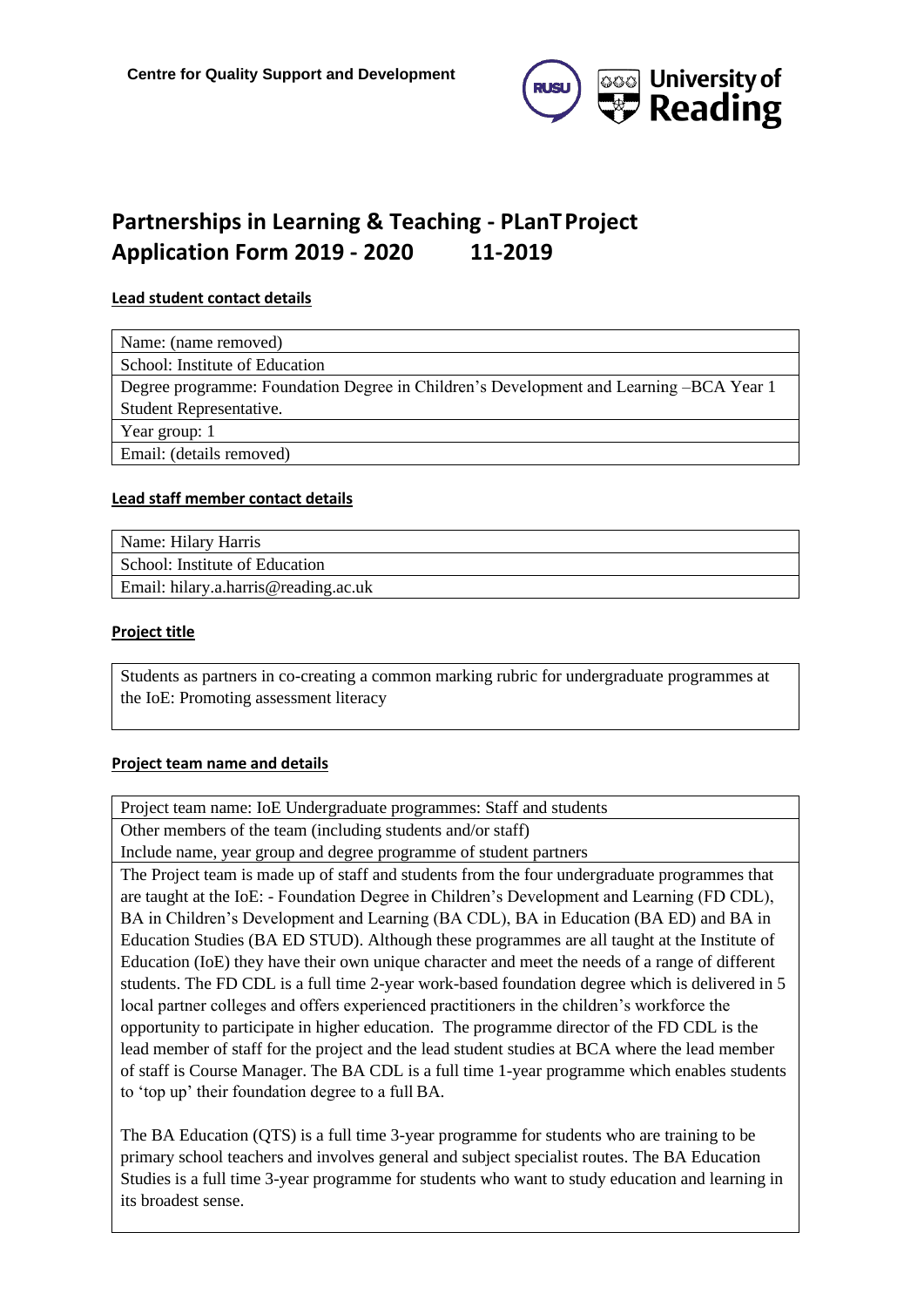Further details of the participants are given below:

FDCDL students (Level 4) (names removed)

FDCDL students (Level 5) (names removed)

BA CDL students (Level 6) (names removed)

# **BA Education Studies students**

The project was discussed with students at the Autumn Term SSLC meeting. There was a positive response and a number of students are keen to participate. Although, at the time of submitting this application, no details for specific students are available, we would expect at least one student participant.

# BA Education students

Students have been invited to attend by email. The Programme Director will forward details of interested students and we expect that at least one student will participate, although at the time of submitting this application, no details for specific students are available.

Foundation Degree staff participants:

Marion Brown – [marion.brown@reading.ac.uk –](mailto:marion.brown@reading.ac.uk) FDCDL Course Manager, BCA Sharon Falconer – [s.falconer@reading.ac.uk –](mailto:s.falconer@reading.ac.uk) FDCDL Course Manager, BCoT Sue Greenstreet - s.greenstreet@reading.ac.uk - FDCDL Course Manager Activate Learning (Bracknell and Wokingham College)

University of Reading (UoR) staff participants:

Hilary Harris – [hilary.a.harris@reading.ac.uk –](mailto:hilary.a.harris@reading.ac.uk) Programme Director FD CDL Maria Danos - [m.danos@reading.ac.uk –](mailto:m.danos@reading.ac.uk) Programme Director BA CDL Stephanie Sharp – [s.sharp@reading.ac.uk –](mailto:s.sharp@reading.ac.uk) Programme Director BA Education Teresa Wilson – [t.a.wilson@reading.ac.uk –](mailto:t.a.wilson@reading.ac.uk) Programme Director BA Education Studies Jo Elsey – [j.e.elsey@reading.ac.uk –](mailto:j.e.elsey@reading.ac.uk) Head of Early Years Kamilah Joohanah [k.jooganah@reading.ac.uk –](mailto:k.jooganah@reading.ac.uk) Centre for Quality Support and Development Academic Developer (Assessment and Feedback

# **Project summary** (up to 100 words)

The project will involve a team of staff and students, representing all of the undergraduate programmes taught at the IoE, who will work collaboratively to create a shared marking rubric. It builds on the IoE's T&L assessment literacy group which worked collaboratively with 300+ students and 7 academics to produce a glossary of assessment terms and a review of assessment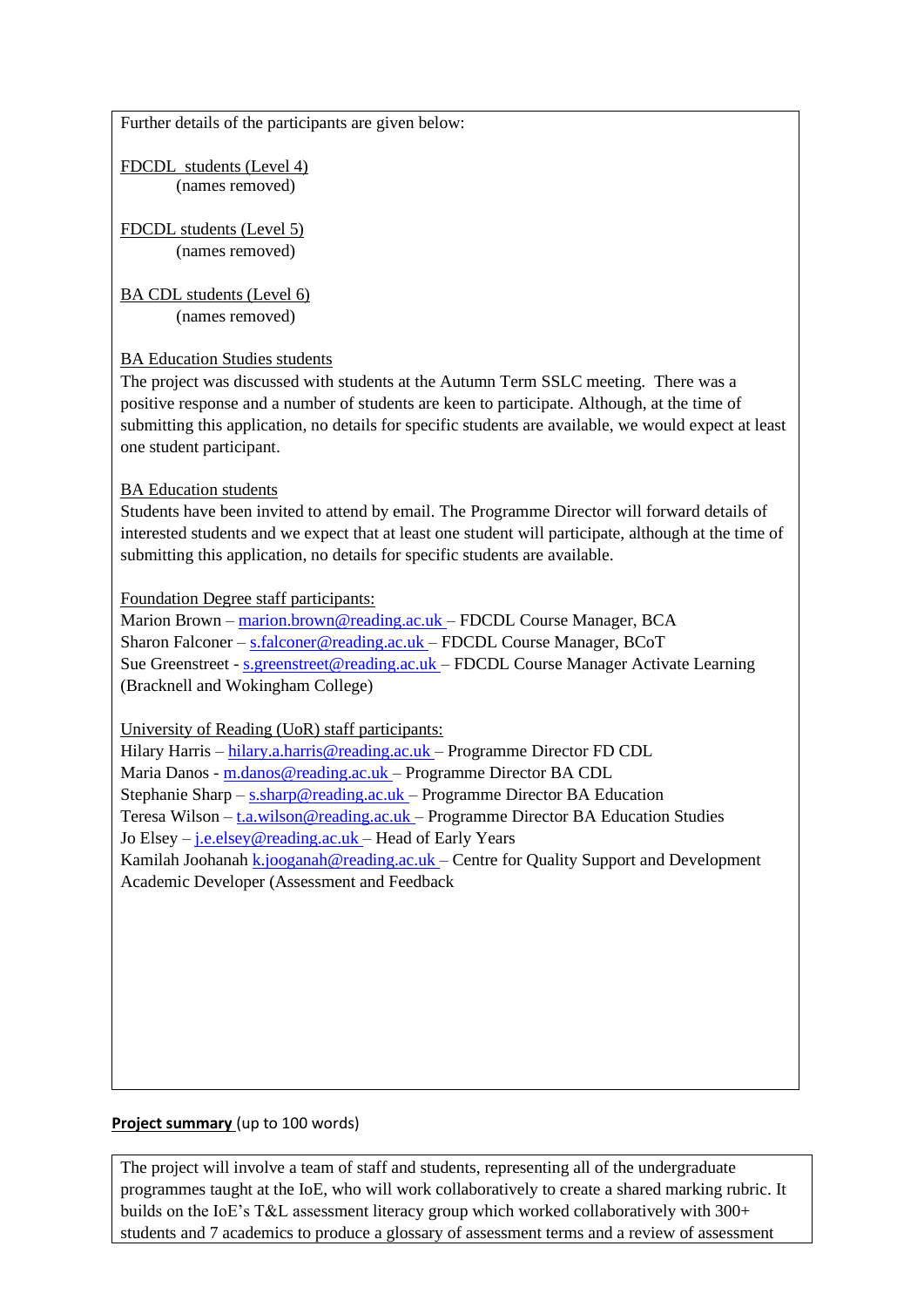criteria in marking rubrics used across a range of undergraduate and post graduate programmes. Focussing on working with staff and students from undergraduate programmes will continue the impact of this project and support students' continuing development of their assessment literacy.

#### **Project objectives, anticipated outcomes and outputs/deliverables** (bullet points)

Please note the anticipated benefits for students, staff, department/school, institution etc.

#### **Objectives**

- To develop staff and students' assessment literacy in terms of understanding the role of marking rubrics in the assessment process
- To increase student engagement in their programmes and include them in the wider academic life of the University as part of a community of learners
- To support and develop students' self-efficacy when evaluating marking rubrics in partnership with academic staff
- To support career development opportunities for staff (e.g. evidence for EDMAP 3 case study) and students (e.g. evidence of CPD for future applications and interviews)
- To build closer professional working links between students and staff working on different programmes in the IoE, both on and off-campus and foster a sense of belonging
- To develop a consistent approach to assessment across undergraduate programmes at the IoE

#### **Outcomes**

- A common marking rubric will be produced which will be shared with the UG programme teams across the IoE and piloted in the 2020-21 academic year
- Staff and students will have the opportunity to reflect on the assessment process used in the UG programmes
- Students will be engaged in a process of change which will improve their feelings of being partners in their learning and in this case specifically the assessment process on their programme
- Students will have an increased sense of ownership of the marking rubric and a sense of belonging to the IoE and the University of Reading

# **Outputs**

- A common marking rubric for UG programmes which will be:
	- 1. Developed collaboratively by staff and students
	- 2. Underpinned by a critical evaluation of the purpose and structure of assessmentrubrics
	- 3. Student friendly

# **Project description** (up to 500 words in total)

#### **Describe the proposed project including each of the following:**

How will students work as partners with staff in the design and delivery of the project?

Students have been invited to participate at an early stage so that they can contribute to planning the detail of the project. We aim to apply for ethical permission soon after the PLanT funding is confirmed. In order to meet the objectives of the project there will be four partnership workshops.

The first workshop will involve discussing the key features of marking rubrics and exploring literature such as Bearman and Ajjawi's 2019 article which argues that rubrics can become a point of 'enactment' where students engage with assessment materials to co-produce an assignment. This will stimulate discussions about the role of marking rubrics within the assessment process and create a shared vision for the project.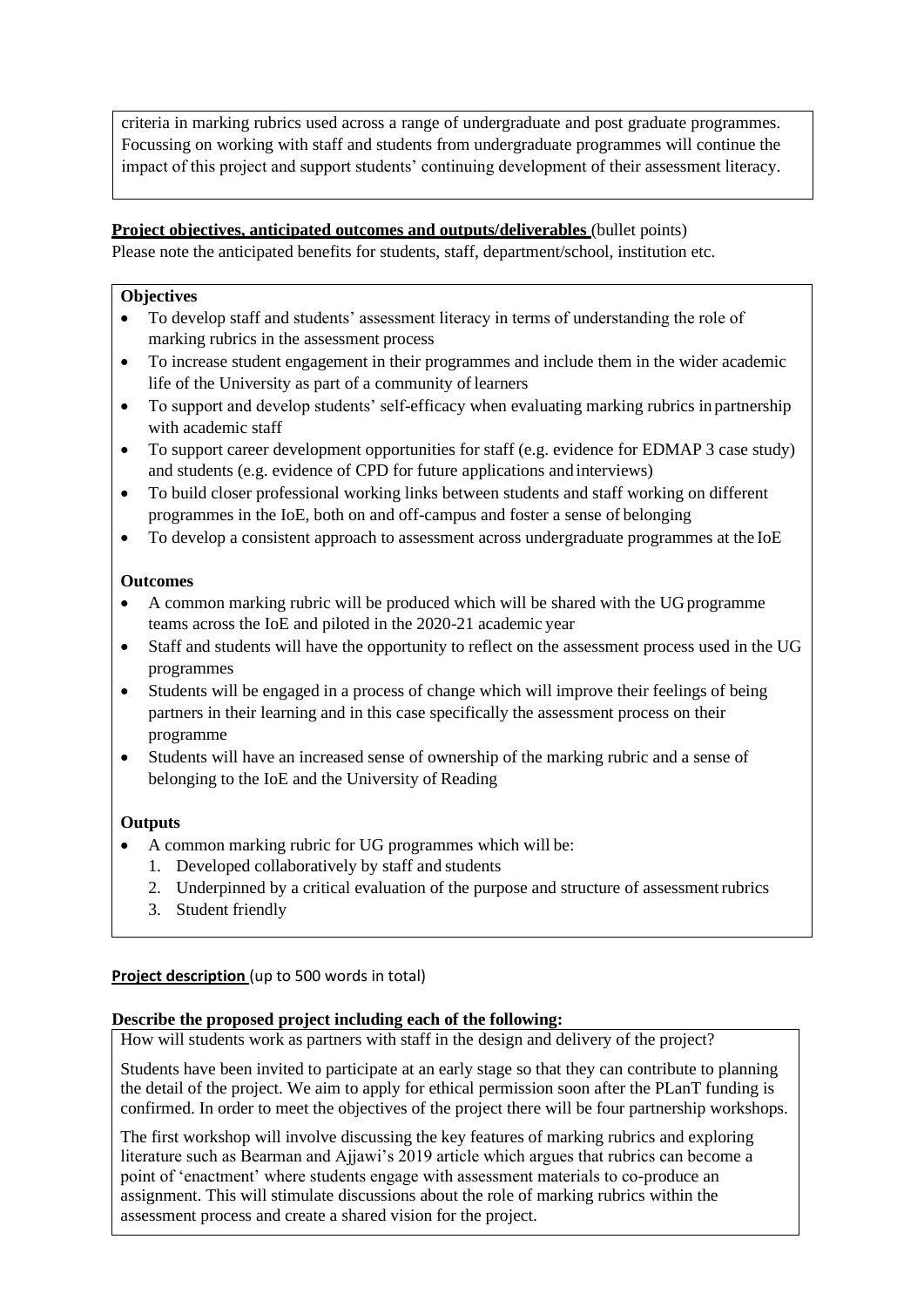The second workshop will involve using the University of Reading Guidance on how to design and use rubrics retrieved from: file:///E:/UoR/18-19/EMAP%203%20-

%20rubric%20design/UoR%20Rubrics%20guide%2018.pdf and the University of Reading rubric review tool retrieved from: file:///E:/UoR/18-19/EMAP%203%20-

%20rubric%20design/Rubric-review-tool-v-0.1-1.pdf to evaluate marking rubrics currently used on the programmes and compare them with each other and with alternative marking rubrics from other programmes and institutions. This will encourage the team to identify the key features that the participants would like to be included in the shared marking rubric.

The third workshop will draw together the discussions and identified preferred features to create a proposed marking rubric. Students and staff will go back to their programmes to collect feedback on the proposed rubric. This will ensure that we capture a diverse range of views and ideas from the wider staff and student body.

The fourth and final workshop will draw together the feedback comments, finalise the marking rubric and allow time and space to share reflections on the experience of participating in the project.

Students will be asked to complete a short survey at the beginning and end of the project, aiming to identify students' perspectives/attitudes to student engagement in assessment design before and after taking part in the PLanT project.

What does success look like and what are the anticipated impacts of the project?

Producing a common assessment rubric that is agreed by staff and students on the UG programmes at the IoE will be a clear measure of success. The principle of producing a shared marking rubric has been agreed at the UG BoS and it has the full support of the Head of School and School Director of Teaching and Learning.

The anticipated impact will be that the new rubric will be used from 2020-21 on all of the UG programmes and students will have more consistency of assessment and feedback across their programmes.

When do you anticipate that you will be able to demonstrate this impact?

The marking rubric would be produced by the end of June 2020 and report of the project will be completed by the end of July 2020. The rubric will be ready to be piloted at the beginning of the 2020 academic year and then if necessary revised following feedback from students and staff through SSLC meetings.

How will the project outcomes be disseminated? How will students be involved?

Students will involve the wider student body on their programmes throughout the project by seeking feedback at set stages through using Padlet and at SSLC meetings. They will also share the assessment rubric with the student body for final feedback. Programme Directors will share the rubric with their staff teams. It will be shared with the T&L assessment literacy group and will be disseminated to the IoE at a Teaching and Learning staff day.

The project will be disseminated more widely to colleagues at the University as a case study on the Teaching and Learning (T&L) exchange and as a blog entry. We also intend to disseminate the project beyond the University by presenting at a conference, i.e. the Assessment in Higher Education (AHE) International Conference 2020 ( $2<sup>nd</sup>$  July, 2020, Manchester) [https://store.cumbria.ac.uk/product-catalogue/general/conferences-events/assessment-in-higher](https://store.cumbria.ac.uk/product-catalogue/general/conferences-events/assessment-in-higher-education-ahe-international-conference-2020)[education-ahe-international-conference-2020](https://store.cumbria.ac.uk/product-catalogue/general/conferences-events/assessment-in-higher-education-ahe-international-conference-2020) or a similar conference.

How does the project support your School/Department's Teaching and Learning Plan and the University's [Teaching and Learning Strategy?](https://www.reading.ac.uk/about/teaching-and-learning/t-and-l-strategy.aspx)

The lead staff member for this project is also a member of the IoE's T &L assessment literacy group. The PLanT project builds on the group's aims, particularly in terms of working collaboratively with students and developing their assessment literacy, but focussing specifically on undergraduate programmes. The IoE has identified feedback as a priority for development for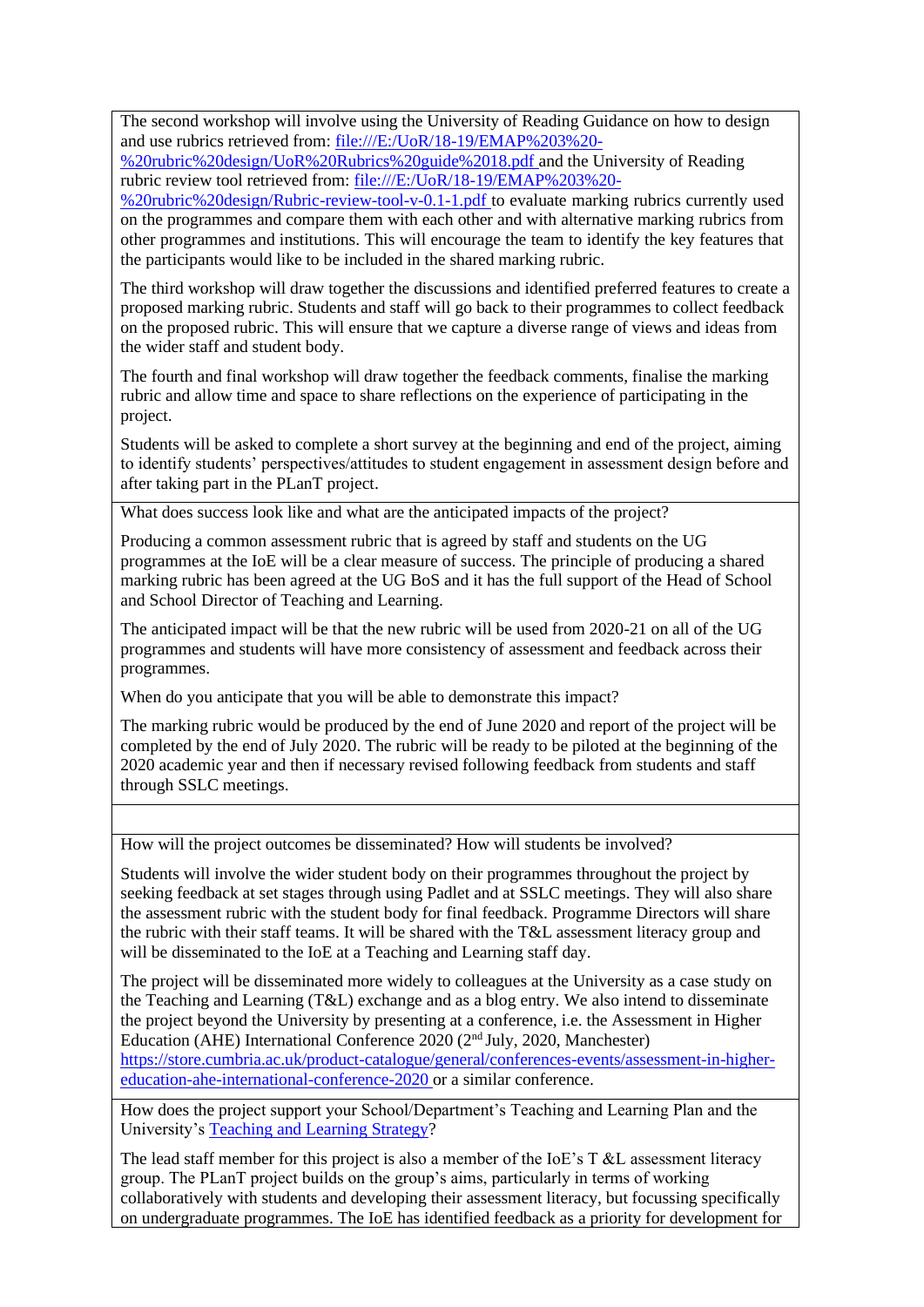this year and the project aligns with this and has the full support of the IoE's School Director of Teaching and Learning and the Head of School.

The project supports both of the university's key strategic priorities: to deliver academic excellence through increasing student engagement with their study and developing robust assessment practices; and to offer an outstanding student learning experience by supporting our diverse student body and equipping them with confidence and skills. By engaging with a wider student and staff body on an aspect of their academic studies which has a real impact on their achievement, the students will grow in confidence and develop their assessment skills.

Briefly outline plans for project-related activities to continue beyond this PLanT project and/or for project outcomes to be realised in a sustainable way:

This PLanT project can be disseminated across the University and used as a model for further development of assessment rubrics in other Schools. It could usefully be shared with colleagues in the UG CoP, and through a T+L case study and/or blog post.

The T &L group project is currently being promoted across the University and through CQSD and this project will add to the IoE's contribution to supporting colleagues with developing assessment and feedback tools in collaboration with students.

| Project start date: 13/1/20 |  |
|-----------------------------|--|
| Project end date: 29/6/20   |  |

#### **Budget details**

| <b>Brief</b> outline of project   | Activity start date and end    | Approximate costs associated         |
|-----------------------------------|--------------------------------|--------------------------------------|
| activities                        | date                           | with the activity. (Note: All claims |
|                                   |                                | and/or expenses need to be arranged  |
| Four partnership workshops        | First workshop - 14/1/20 tbc   | before 30 <sup>th</sup> June 2020)   |
| for which beverages and           |                                |                                      |
| snacks will be provided           | Second workshop $-19/2/20$     | £2.50/ person for                    |
|                                   | tbc                            | approximately 20 team                |
|                                   |                                | members attending each               |
|                                   | Third workshop $-30/3/20$ tbc  | meeting = £50                        |
|                                   |                                |                                      |
|                                   | Fourth workshop $-12/6/20$ tbc | £50 x 4 meetings = £200              |
|                                   |                                |                                      |
| Online Padlet for engaging the    | Online padlet will take place  | £0                                   |
| wider student population.         | after the last meeting in      |                                      |
| Padlet is free to set up and use. | March.                         |                                      |
|                                   |                                |                                      |
|                                   |                                |                                      |
| Amazon vouchers for all           | To be distributed at the last  | £10 x 11 students = £110             |
| participating students as a       | workshop meeting (March)       |                                      |
| token for travel expenses.        |                                |                                      |
|                                   |                                |                                      |
| Because students will be          |                                |                                      |
| commuting from different          |                                |                                      |
| locations, (from Basingstoke      |                                |                                      |
| Bracknell, Maidenhead as well     |                                |                                      |
| as Reading) an Amazon             |                                |                                      |